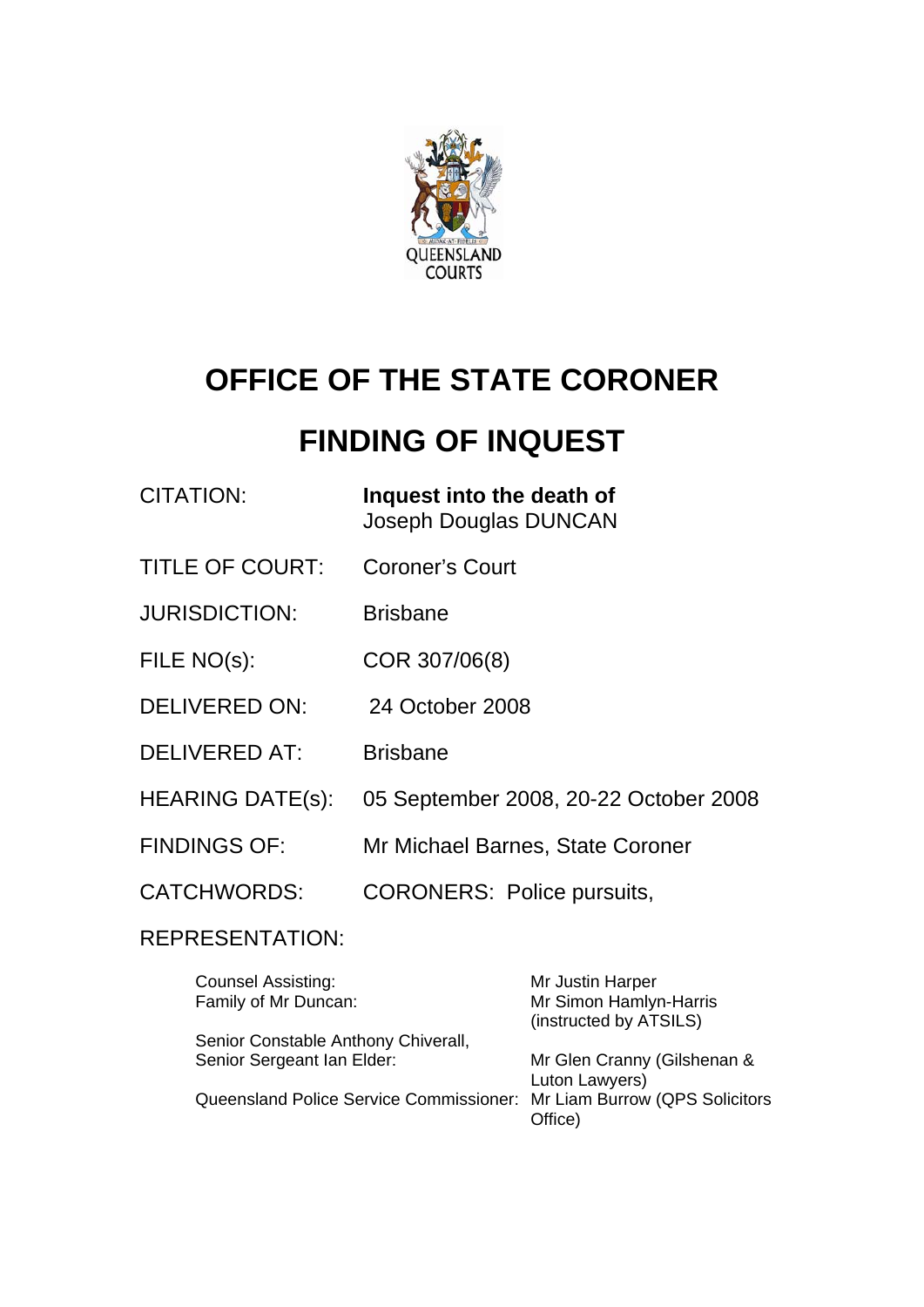| Offences committed on the evening of 8 January 2006 3 |    |
|-------------------------------------------------------|----|
|                                                       |    |
|                                                       |    |
|                                                       |    |
|                                                       |    |
|                                                       |    |
|                                                       |    |
|                                                       |    |
|                                                       |    |
|                                                       |    |
|                                                       |    |
|                                                       |    |
|                                                       |    |
|                                                       |    |
|                                                       |    |
|                                                       |    |
|                                                       | 15 |
|                                                       |    |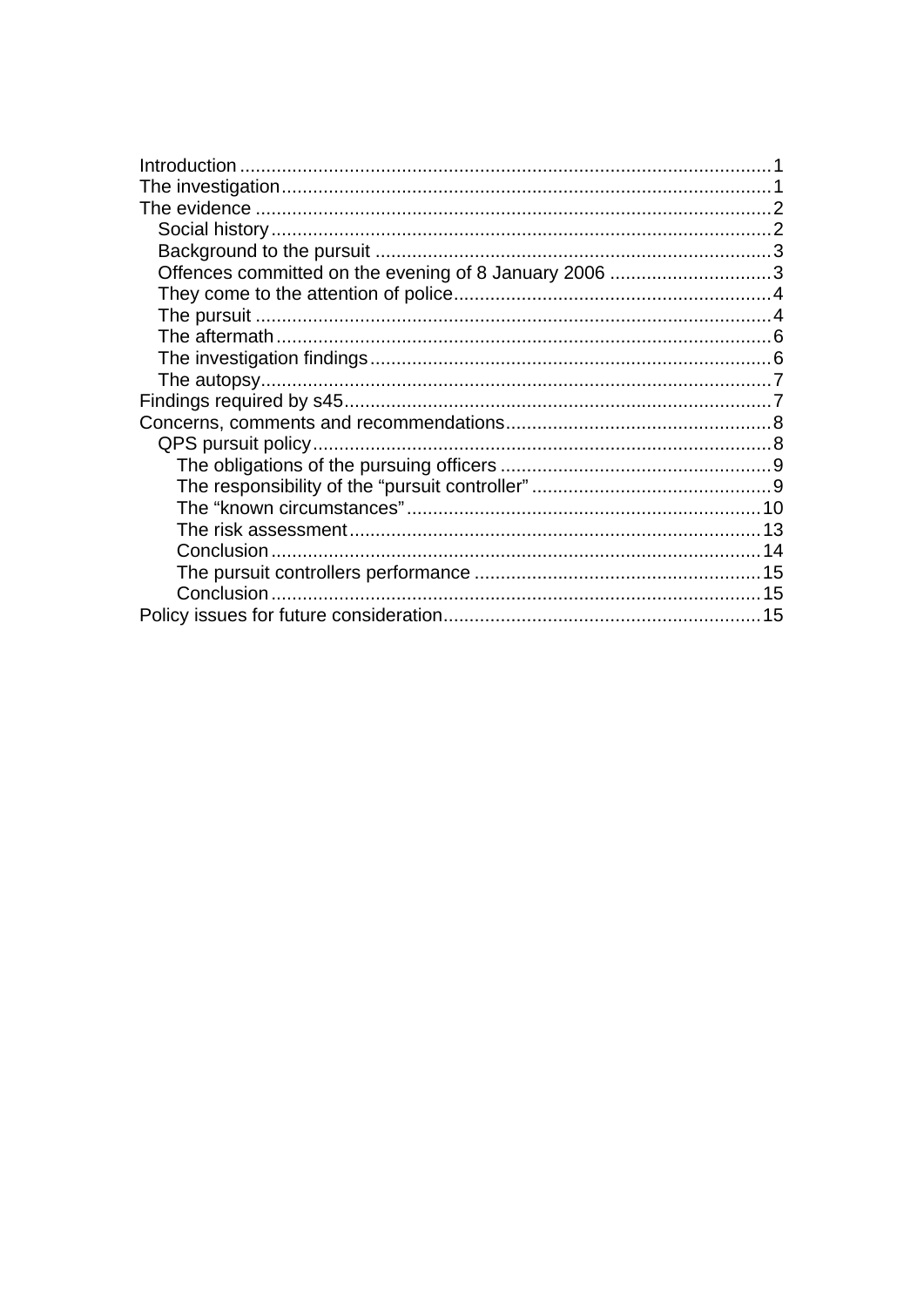<span id="page-2-0"></span>The *Coroners Act 2003* provides in s45 that when an inquest is held into a death in custody, the coroner's written findings must be given to the family of the person who died, each of the persons or organizations granted leave to appear at the inquest and to various specified officials with responsibility for the justice system including the Attorney-General and the Minister for Police and Corrective Services. These are my findings in relation to the death of Joseph Douglas Duncan. They will be distributed in accordance with the requirements of the Act and posted on the website of the Office of the State Coroner.

# **Introduction**

In the early hours of 9 January 2006, Joseph Duncan 18 was a passenger in a vehicle that crashed as it sped from a pursuing police vehicle on Beaudesert Road, Moorooka. He died at the scene.

These findings

- confirm the identity of the deceased youth, the time, place and medical cause of his death
- seek to explain how he came to be in the car and how the crash occurred; and
- consider whether the pursuing officer acted in accordance with the Queensland Police Service (QPS) policies and procedures then in force.

As this is an inquest and not a criminal or civil trial, these findings will not seek to lay blame or suggest anyone has been guilty of a criminal offence or is civilly liable for the death.

In a later bracket of evidence consideration shall be given to whether any changes to current policies or practices would reduce the likelihood of deaths occurring in similar circumstances in the future.

As the death followed a police pursuit and the incident was investigated by other police officers, the findings also critique the quality of that investigation.

# **The investigation**

The investigation was overseen by the QPS Ethical Standards Command and a detailed report for the Coroner was prepared by Inspector Bradley Weller.

The pursuing officer, Senior Constable Chiverall, was interviewed, as were the four surviving occupants of the Hyundai and the pursuit controller, Senior Sergeant Ian Elder and Communications Room officer Christopher Retrot. Later on the day of the incident a re-enactment of the pursuit was conducted with Senior Constable Chiverall.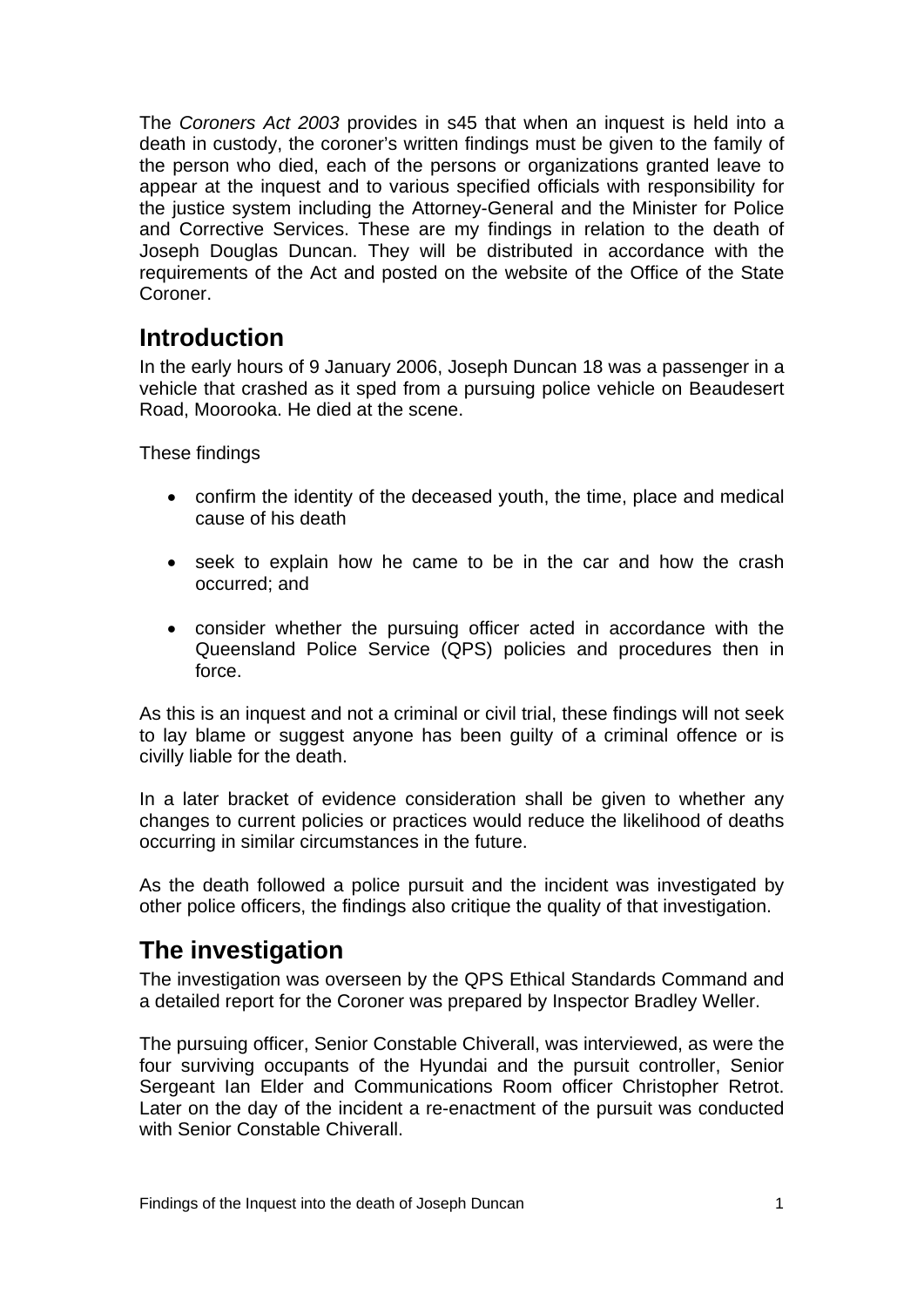<span id="page-3-0"></span>Arrangements were made for a specialist accident investigator, Senior Constable Johannes Boon, to attend the scene. A series of detailed tests were carried out concerning the tyre marks left by the vehicle. Senior Constable Boon also took a series of photographs of the incident scene.

A road side breath test was conducted on Senior Constable Chiverall and a blood sample was also later taken. A breath and blood sample was taken from the driver of the vehicle, Mr Chambers, as well as one of the passengers Mr Fewquandie, who at one point claimed to have been the driver.

The pursued Hyundai and the police vehicle were inspected by an authorised motor vehicle inspector. He did not find anything wrong with either vehicle relevant to the cause of the crash.

As can be readily appreciated, whenever a death is connected with a police officer's actions it is essential the matter be thoroughly investigated to allay any suspicions that inappropriate action by the officer may have contributed to the death. It is also desirable that the general public be fully apprised of the circumstances of the death so they can be assured the actions of the officer have been appropriately scrutinised. The police officer involved also has a right to have an independent assessment made of his actions so there can in future be no suggestion there has been any "cover up."

I am satisfied this matter has been thoroughly and professionally investigated and all sources of information have been accessed and analysed.

# **The evidence**

I turn now to the evidence. Of course I can not even summarise all of the information contained in the exhibits and transcript but I consider it appropriate to record in these reasons the evidence I believe is necessary to understand the findings I have made.

### *Social history*

Joseph Douglas Duncan was born on 12 May 1987 in Brisbane to Norma Kay Boyd and Joseph Duncan Senior.

He had two younger brothers and two younger sisters with whom he was very close.

Joseph attended Carole Park State School until year 7 and then St James High School, Spring Hill until the end of year 10. During this time he developed a passion for traditional Aboriginal dancing and country and western music. His other great love was rugby league football, playing for his school and his club, Forest Lake, until he was 16.

Joseph had a wide circle of friends, although unfortunately it appears between the ages of 13 and 16 he had become involved with these friends in a series of minor criminal matters. Despite the implications that can be drawn from the events in the hours before his death, there are indications in the material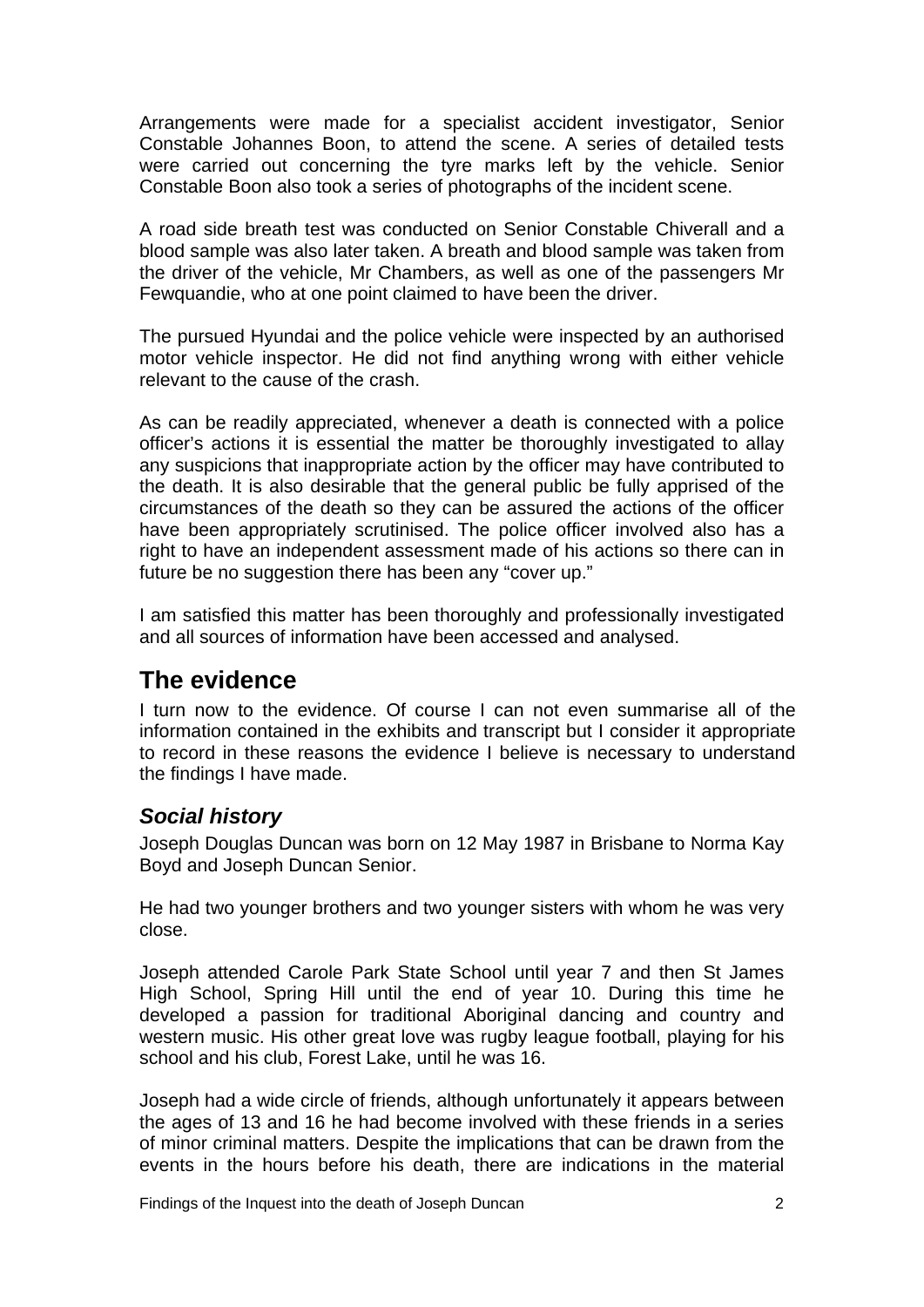<span id="page-4-0"></span>available to me that things had begun to improve in this respect; Joseph having not been convicted of any offence in over a year prior to his death.

It has been bought to my attention by Joseph's mother, that her other two sons, Joseph's two younger brothers, died in March 2006 when they were killed after being hit by a train at Goodna. In view of the terrible sadness she must have endured, it is a testament to her that she was able to contribute in a constructive manner to these proceedings.

I offer Ms Boyd and her family my sincere condolences.

### *Background to the pursuit*

On 8 January 2006, Joseph Duncan and four friends, Charles Chambers 21, Ashley Dynevor 20, Gavin Georgetown 21 and Richard Fewquandie 18 met at a hostel in Baynes Street, West End where a relative of one of them was living. It is not clear when they went there or if all of them stayed there all day. However, it is not disputed they were drinking and were told to leave the residence after apparently becoming rowdy late in the afternoon. They proceeded to Musgrave Park where they joined others and continued drinking in a group of approximately fifteen people. Over this period the group consumed two cartons of XXXX along with several bottles of bourbon and rum.

Mr Dynevor's said he was shown a green Hyundai Excel while walking to Musgrave Park. He correctly presumed it to be stolen. Mr Chambers said he saw the vehicle earlier in the day and remembers parking it near the Greek Club in West End but was not sure or was not prepared to say who had stolen it. The evidence from the owner of that vehicle indicates the vehicle was taken from outside his residence in Hargreaves Road, West End sometime between 7pm on 7 January 2006 and 11am on 8 January 2006. Mr Fewquandie admitted the group had used it the previous evening to drive to the scene of a break and enter.

At approximately 10.00pm the five friends got in the Hyundai and drove off with Mr Chambers at the wheel.

### *Offences committed on the evening of 8 January 2006*

They drove around the southern suburbs and came upon the Timis Café on Boundary Road, Archerfield. They broke into the store and stole some cigarettes and drinks. Police Communications records show multiple activations of the alarm system at the Timis café at 10.47pm.

Police attended the premises and took up with security staff. They discovered no evidence that enabled them to immediately identify the offenders.

It is unclear what the group did over the next two hours. In his record of interview Mr Georgetown has some recollection that *"we did over a couple of bottle shops"*. Mr Chambers also thought they had entered or attempted to enter two liquor stores. However, independent evidence only links them with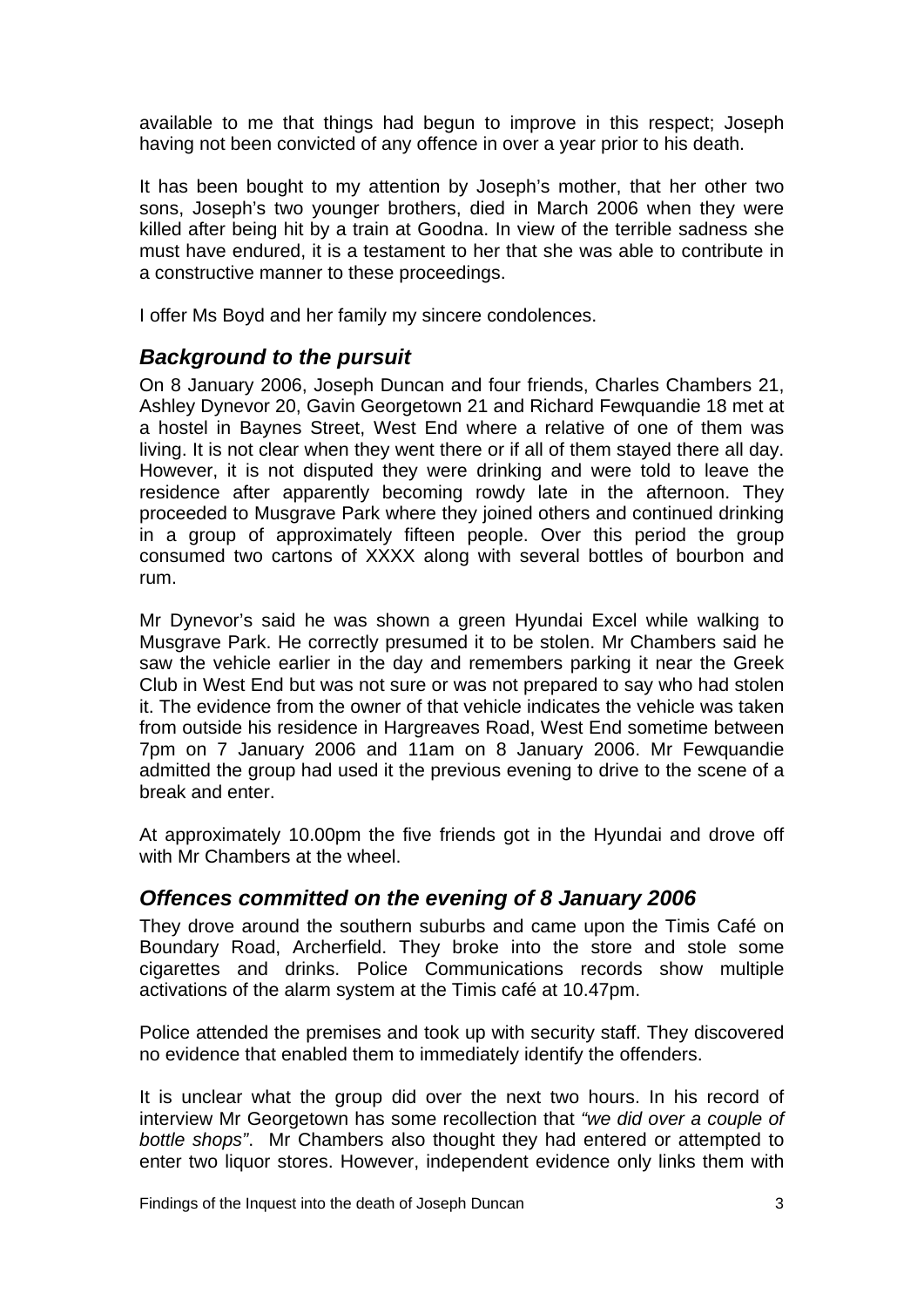<span id="page-5-0"></span>one such offence; namely an attempted "ram-raid" at Mr Cork's liquor store at Toohey Road, Salisbury. This seems to have involved Mr Chambers attempting to reverse the car into a roller door on the premises. An alarm soon went off, the passengers returned to the vehicle and it was driven off by Mr Chambers.

Police Communication's records show police were made aware of this incident at 2.17am when informed by a security guard who had gone to check the alarm. Closed circuit television footage enabled the vehicle to be identified.

### *They come to the attention of police*

On Sunday 8 January Senior Constable Chiverall was working a 6.00pm to 4.00am shift providing general purpose police dog support to the Brisbane Metropolitan South Region. He was the sole occupant and driver of a marked police utility with a radio call sign T 763.

At about 2.00am on 9 January 2006, Senior Constable Chiverall was stationary at a red light at the intersection of Riawena and Beaudesert Roads Coopers Plains facing west. Before the light changed, he saw the green Hyundai travel across his path from right to left, heading outbound in a southerly direction along Beaudesert Road.

Senior Constable Chiverall estimated it to be travelling at around 75-80km per hour. He observed four Indigenous males in the vehicle. He candidly admitted their ethnicity, number and the time of day aroused his suspicions and he determined to intercept the vehicle.

He turned left onto Beaudesert Road to follow the vehicle and accelerated to within 50 metres of it to confirm its registration. Noting it matched a partial registration he had been told related to a stolen vehicle; he activated his emergency lights and sounded a short blast of the police siren. The Hyundai accelerate away from his vehicle.

## *The pursuit*

Senior Constable Chiverall immediately notified the Police Communications Centre (VKR) of the pursuit. Shortly after the chase commenced, both cars overtook another vehicle travelling in the same direction, but otherwise there were no cars on the road.

At this point Beaudesert Road consists of two lanes in each direction with a concrete median strip. After the officer had followed the Hyundai for about 800 metres it mounted the median strip and crossed to the other side of the road where it continued to drive south in the northern or inbound lanes for a short distance variously estimated as 100 to 200 metres. Senior Constable Chiverall did not follow it onto the wrong side of the road but continued to travel in the same direction as the Hyundai but on the correct side of the road.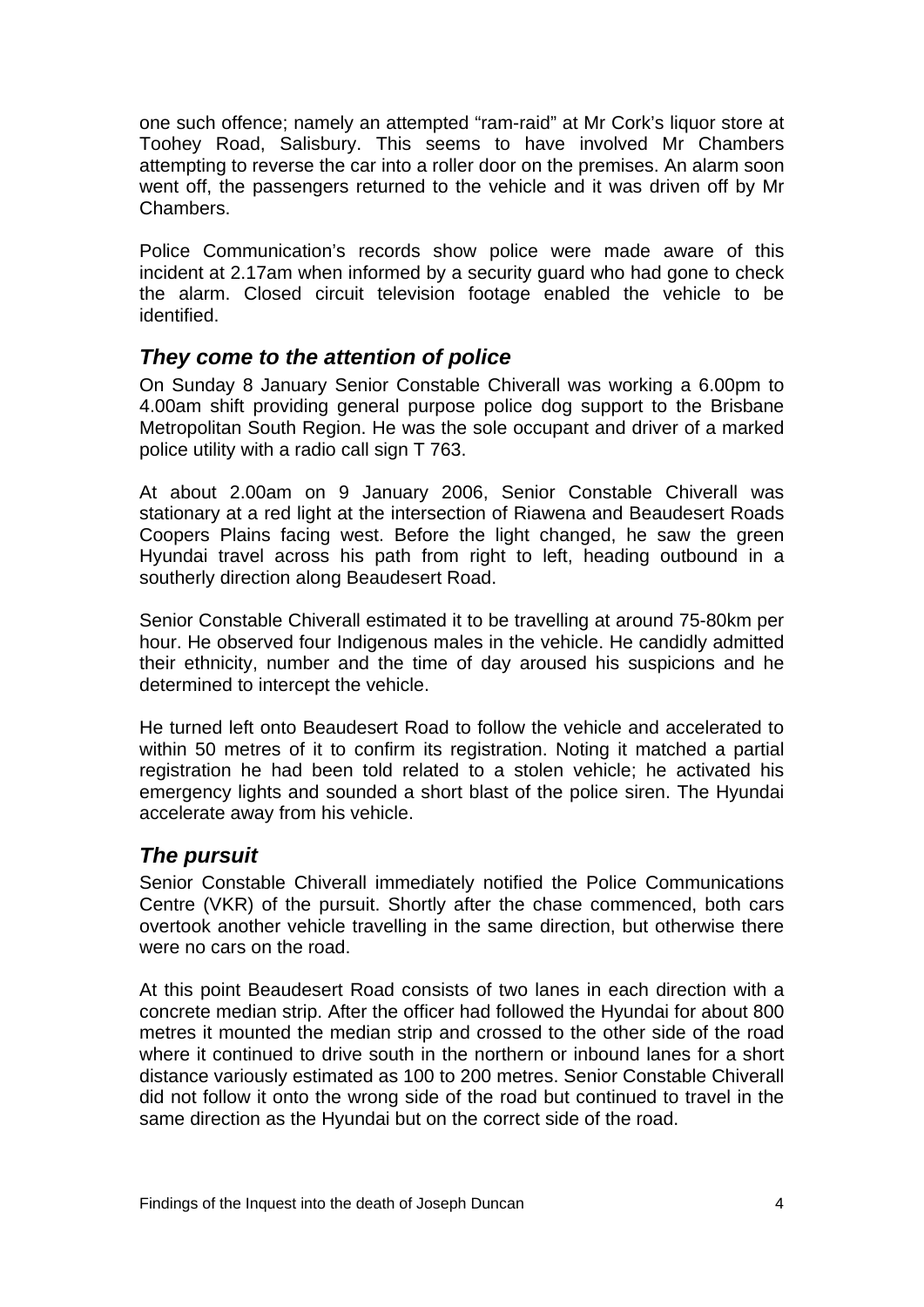While this was going on the officer was advising VKR of the location, a description of the vehicle, its registration, the number of occupants and that the vehicle had "*just gone onto the wrong side of the road".*

The radio operator who received this information, Christopher Retrot, says he immediately called out "*chase"* in order to alert the Senior Sergeant in the Communications Centre of his need to assume responsibility for monitoring the pursuit in accordance with QPS policy. That officer, Senior Sergeant Elder agrees this occurred but there is some disagreement as to what else he was told and when, an issue I shall return to later.

The Hyundai came to a stop still facing in a southerly direction in the vicinity of 1185 Beaudesert Rd, Acacia Ridge; before doing a three point turn and heading back into town; this time on the correct side of the road. In response Senior Constable Chiverall turned the police vehicle around and headed in a northerly direction in pursuit of the Hyundai. He was travelling in the southbound lanes. The officer maintains this was reasonably safe in the circumstances. He says the distance he travelled down the wrong side of the road was only about 200 metres to the first intersection at Kerry Road, but when measured during the view it was closer to 500 metres. Senior Constable Chiverall is correct when he says it was a straight piece of road and I accept there was only a small likelihood of any traffic coming along. With the coloured flashing lights illuminating the police vehicle, any other vehicles would certainly have seen it in time to take evasive action. I therefore accept this manoeuvre was not unduly dangerous.

It seems it was during this part of the chase that the officer was advised by VKR that the vehicle was stolen.

At Kerry Road, the officer crossed over to the northbound lanes and continued the pursuit. Senior Constable Chiverall accelerated as the Hyundai had opened a gap of approximately 300 metres. At about this stage Senior Constable Chiverall informed VKR they were heading inbound towards Moorooka at 120 km per hour. He also confirmed there was no traffic and the road conditions were fine and dry.

The Hyundai continued north passing over the Fairlie Terrace overpass at which time the pursuing officer momentarily lost sight of the Hyundai. He says he was 150-200 metres behind the sedan when he reached the crest of the overpass and regained sight of the Hyundai. Another eye witness who had heard the vehicles and the police siren, Seth Bauer, estimates the distance between the vehicles as approximately 50 metres.

Senior Constable Chiverall saw the Hyundai begin to slide at the bottom of the overpass off ramp moving from right to left before mounting the median strip, rolling a number of times and coming to rest upon the eastern curb of the south bound lanes in the vicinity of 485 Beaudesert Road, Moorooka.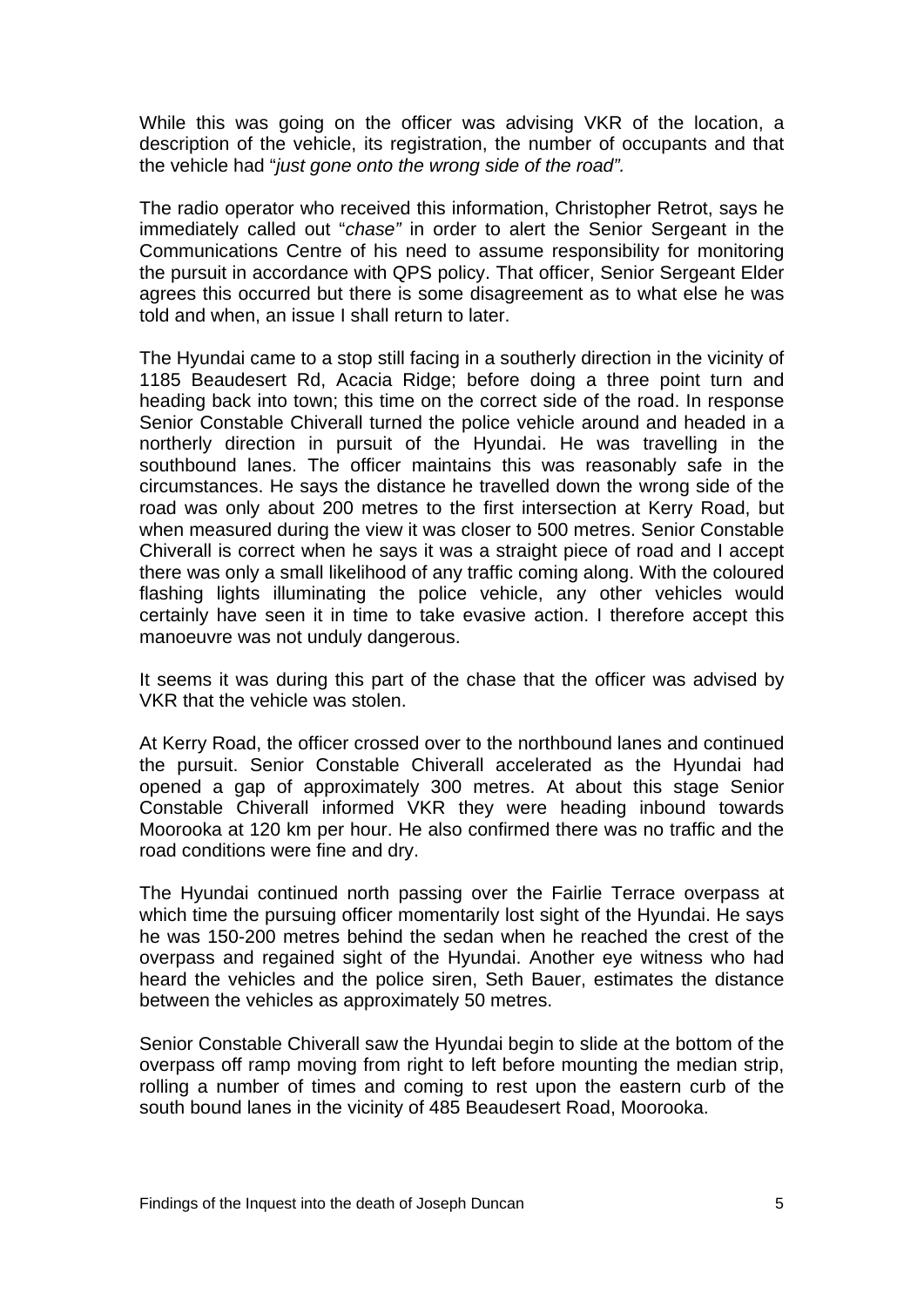<span id="page-7-0"></span>The evidence of the Police Communications Room operator on the timing of the commencement and length of the pursuit allow me to conclude the crash occurred at approximately 2.04am. It seems from when the pursuit was first called until the crash, 2 minutes 30 seconds elapsed.

None of the four surviving passengers have any detailed memory of the crash or the pursuit. Initially, there was some uncertainty as to who was driving but there is now no doubt it was Mr Chambers.

During the course of the pursuit, Mr Retrot called for other units to assist as he knew Senior Constable Chiverall was patrolling alone. He instructed a uniformed crew to take over as the primary pursuit vehicle. However, the crash occurred before this could take place. It seems there was also insufficient time for Senior Sergeant Elder to exercise his responsibilities as pursuit controller. He says as he plugged his headset into Mr Retrot's console to begin monitoring the pursuit, he heard Senior Constable Chiverall call for an ambulance.

### *The aftermath*

Senior Constable Chiverall ran to the crashed vehicle. He saw Mr Chambers get out and he sought to detain him. A struggle ensued. The officer was assisted by Mr Bauer to subdue Mr Chambers; he then turned his attention to the others in the car. The three young men in the back were not seriously hurt, but it was obvious immediately, that Mr Duncan, in the front passenger seat, was seriously injured. The front near side door was jammed so he could not be removed from the car.

Mr Bauer had called 000 when the crash occurred. As a result other police vehicles and a Queensland Ambulance Service unit quickly arrived on the scene.

An ambulance officer confirmed Mr Duncan was dead.

Mr Chambers and Mr Fewquandie were transported to the Mater Hospital and Mr Georgetown and Mr Dynevor to the Princess Alexandra Hospital for treatment. None sustained serious injuries and all were transported later in the day to the Richlands watch house.

### *The investigation findings*

Senior police were immediately notified of the death of Mr Duncan and the investigation referred to earlier in these findings then proceeded.

A roadside breath test of Mr Chambers taken shortly after the crash showed a blood alcohol reading of 0.234%.

Andrew MacDonald a QPS vehicle inspection officer conducted an extensive examination of both the Hyundai and the Ford Falcon police utility. He was of the opinion the vehicles were in a satisfactory mechanical condition and no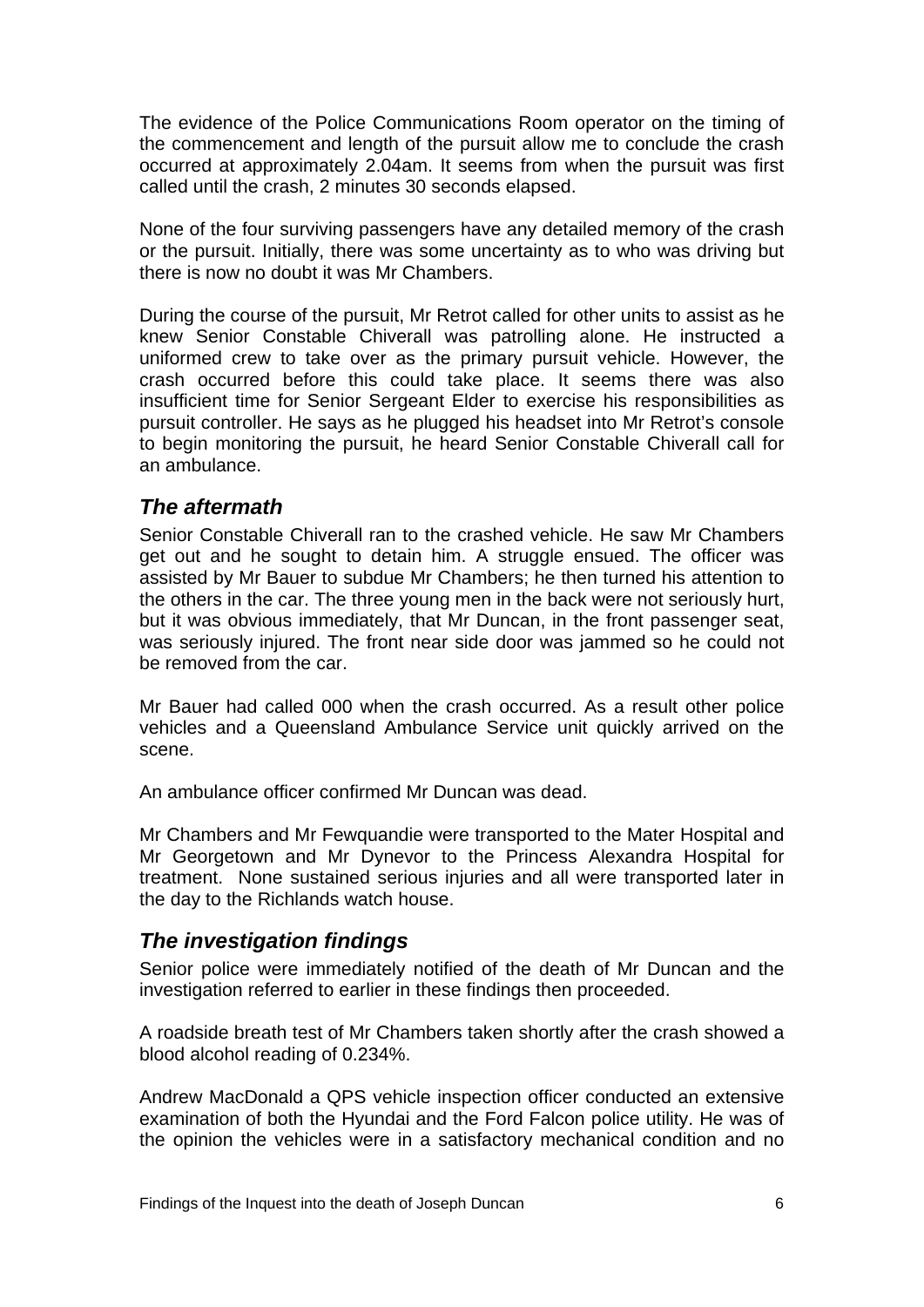<span id="page-8-0"></span>mechanical defects were found which could have contributed to the cause of the incident.

Senior Constable Johannes Boon stationed from the Accident Investigation Squad attended the scene of the accident at 3.30am, took photographs and mapped the scene taking measurements by using a Total Station. He observed a series of tyre marks commencing in the right lane of the two north bound lanes of Beaudesert Road. The tyre marks were diverging and each formed an arc leading to the left lane and then back to the right. The tyre marks continued in an arc towards the centre raised median into an area where vegetation had been disturbed. Applying relevant mathematical formulas the opinion of Senior Constable Boon is that at the commencement point of the tyre marks the speed of the Hyundai was 123 km/h (+/- 5 km/h). Senior Constable Boon produced detailed maps outlining the scene and the position of the tyre marks. In evidence he said the speed of the vehicle was close to the maximum at which it could negotiate the curve without centrifugal forces overcoming the friction needed to keep it on course.

On 12 May 2006 Mr Chambers was convicted on 6 charges including one of dangerous operation of a motor vehicle causing death while affected by alcohol and sentenced to 6 years imprisonment. He also pleaded guilty to offences committed at the First Choice Liquor Superstore at Capalaba on 2 January 2006, the Timis Café on 8 January 2006 and Mr Cork's at Salisbury on 9 January 2006.

Sergeant Gavin Watling of the QPS fingerprint bureau, forensic services branch attended the John Tonge centre to take fingerprints from the body and was later able to identify them as matching existing fingerprint records of Joseph Duncan.

### *The autopsy*

On 10 January 2006, an autopsy was conducted on the body of Joseph Duncan by Dr Nathan Milne, an experienced forensic pathologist. It revealed numerous severe fractures of the skull and severe injury to the brain. There were no other significant injuries. Dr Milne concluded:

 "*In my opinion the cause of death is head injuries resulting from a motor vehicle accident. Given that the only significant injuries were present on the head, it is possible that his head did strike the ground through the window".* 

Toxicology results indicated Mr Duncan had a blood alcohol concentration of 78mg/100mL and a urine alcohol concentration of 114mg/ml.

Metabolites of cannabis were also detected in the blood and urine.

# **Findings required by s45**

I am required to find, as far as is possible, who the deceased was, when and where he died, what caused the death and how he came by his death. I have

Findings of the Inquest into the death of Joseph Duncan 7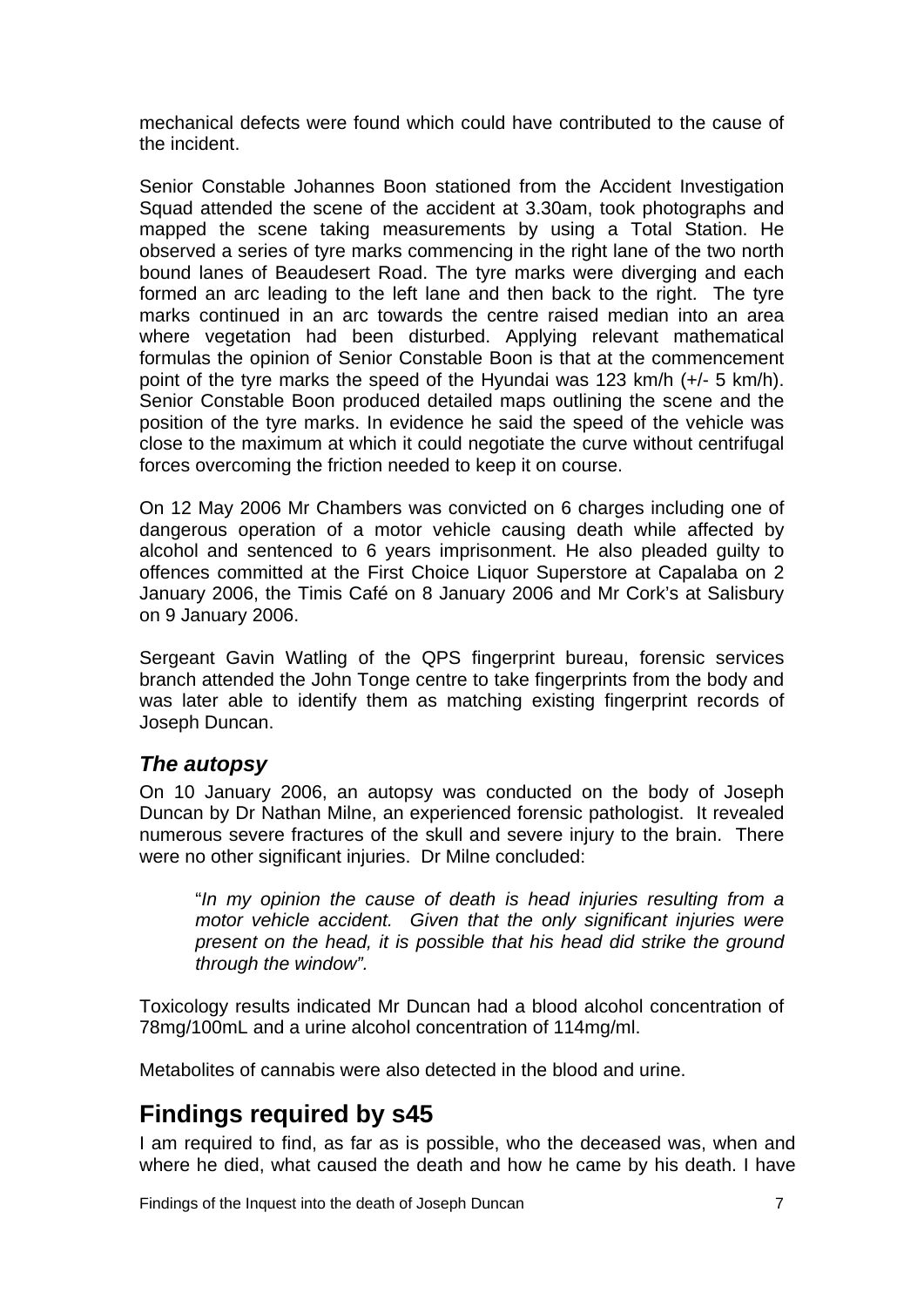<span id="page-9-0"></span>already dealt with this last issue, the manner and circumstances of the death. As a result of considering all of the material contained in the exhibits and the evidence given by the witnesses I am able to make the following findings in relation to the other aspects of the death.

| Identity of the deceased $-$ | The deceased person was Joseph Douglas<br>Duncan                                   |
|------------------------------|------------------------------------------------------------------------------------|
| Place of death $-$           | He died at Moorooka, in Queensland                                                 |
| Date of death -              | Mr Duncan died on 9 January 2006                                                   |
| Cause of death $-$           | He died from head injuries sustained in a car<br>crash following a police pursuit. |

## **Concerns, comments and recommendations**

Section 46, in so far as it is relevant to this matter, provides that a coroner may comment on anything connected with a death that relates to public health or safety, the administration of justice or ways to prevent deaths from happening in similar circumstances in the future.

As counsel assisting mentioned at the opening of this inquest, Mr Duncan's death is one of seven that followed a police pursuit in the period June 2005 to December 2006. One inquest has already been held and inquests will be held in relation to each of the other deaths in coming months. In relation to each, the conduct of the officers involved will be judged against the QPS policies in force at the relevant time. However, as those policies have changed significantly during that period. I shall refrain from making any recommendations for further change until the evidence from all seven inquests has been considered and the impact of the changes are evaluated.

In these findings I shall summarise the relevant policies in force at the time, and assess whether they were complied with.

### *QPS pursuit policy*

The pursuit policy in place at the time of the accident had only been in place since 1 January 2006. It amended the earlier policy which had been developed over a number of years.

The policy has two layers of controls. It requires the officers undertaking the pursuit to apply a set of risk assessment criteria to determine whether a pursuit should be commenced and continued, and their actions are to be over viewed by another officer who is kept informed of developments via the police radio. That second officer has authority to direct the pursuers to terminate the pursuit. I will deal with the two components separately.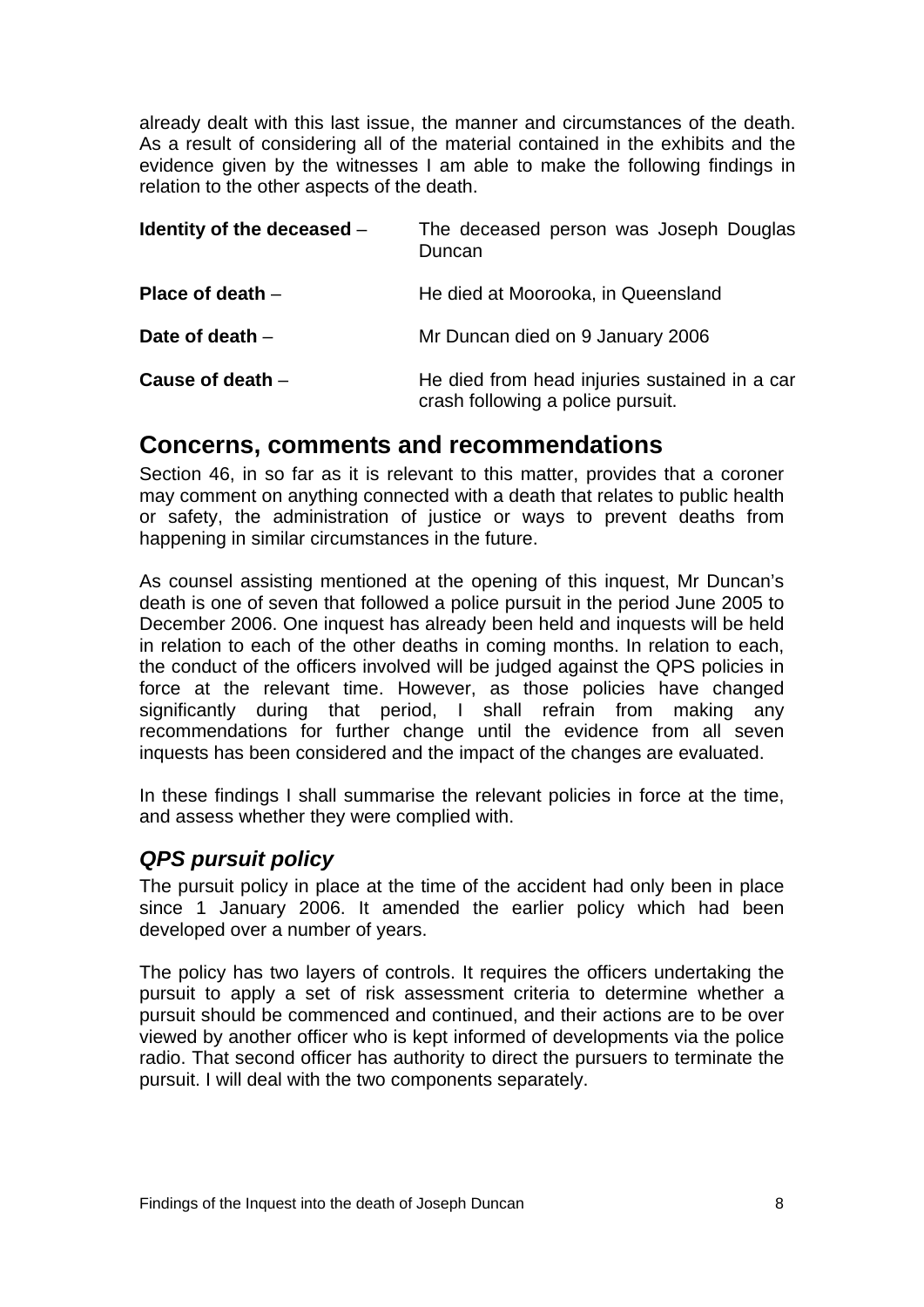### <span id="page-10-0"></span>**The obligations of the pursuing officers**

In the part headed "*Justification for initiating or continuing a pursuit"* the policy stipulates that *"(t)he risks involved must be balanced against the necessity for the pursuit. Pursuits may be conducted only when;* 

- *(i) the known circumstances are sufficient to justify a pursuit;*
- *(ii) identifying or apprehending the occupant(s) of the pursued vehicle at a later time is unlikely.*

A definition section provides; "*known circumstances means what is known (not what is suspected or uncertain) in terms of all the circumstances, including the initial offence, that amounts to justifying the risks involved in the urgent duty or pursuit driving."* 

The policy goes on to direct that "*a risk assessment must be conducted in relation to every pursuit."* It then lists 12 factors which must form part of the assessment.

The standard risk management approach is continued by the direction that *"(t)he reasons for and risks involved must be assessed before initiating the pursuit and be continually reassessed during the pursuit. The mandatory operating principle is 'the safety of police, the public and the offenders or suspects is paramount.' The pursuit must be abandoned if the risk outweighs the necessity for and known circumstances of the pursuit."* 

The policy provides at section 14.23.7 that:

"*A pursuit must be abandoned immediately if it creates an unacceptable risk to the safety of any person."* 

As can be seen, the policies required the pursuing officers to balance the utility of a pursuit against the risks it generates. The utility is gauged by considering the consequences of failing to intercept the pursued. In this balancing exercise issues of safety are to be paramount.

Quite specific and useful examples are given of characteristics which will be relevant to assessing the risk of the pursuit resulting in injury or death. No guidance is given to assist officers to calculate the necessity of the pursuit with reference to the diminution of law enforcement.

### **The responsibility of the "pursuit controller"**

The driver of the pursuit vehicle is not the only officer who had a responsibility to undertake the risk assessment and balancing of likely outcomes I have described. In recognition that junior officers caught up in a chase can have difficulty making objectively reasonable assessments, the QPS has in its procedures added a second layer of control that gives the primary responsibility for continuing a pursuit to the duty officer at the closest police communications centre. That officer is designated the "*pursuit controller".* In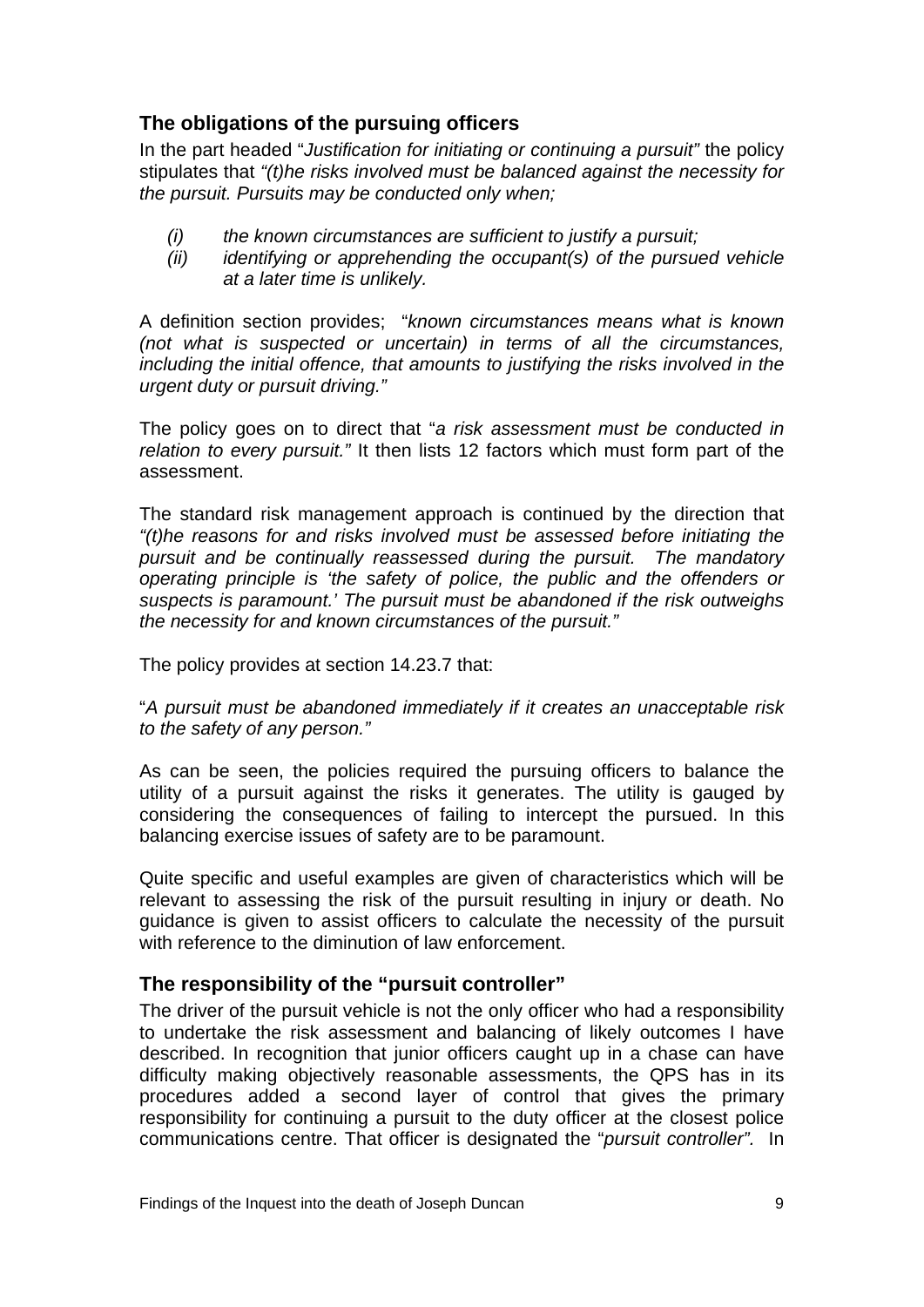<span id="page-11-0"></span>the Brisbane metropolitan area a senior non commissioned officer is always on duty at the Brisbane Communications Centre to discharge this role.

The policy provides that immediately an officer initiates a pursuit, the nearest police communications centre is to be advised and the circumstances of the chase must be relayed as they unfold. The communications centre advises the duty officer who then monitors the chase as it is described by the officer in the pursuing vehicle. The officers in the pursuing vehicle are obliged to comply with any directions given by this senior officer. The pursuit controller is obliged to undertake the same risk assessment and balancing of risk and utility I have already described and to terminate the pursuit if he/she considers it poses an unacceptable risk to the safety of anyone who might be affected.

### *Did this pursuit comply with the policy?*

#### **The "known circumstances"**

The basis of the decision to pursue is set out in Senior Constable Chiverall's statement as follows:

*"Having regard to previously supplied intelligence information, the intent of the driver to evade interception, and the Queensland Police Service Pursuit Policy, I decided to initiate a pursuit of the Hyundai sedan".*

In his interview with police he said the following:

"*I notified VKR of the registration, my position as far as my location, my direction of travel…-….and I was informed immediately by the Comm ah by the Comm - Communications Operator that the vehicle was a stolen serial"* 

He goes on to state:

 "*Oh well with that in mind and also my belief ah that this vehicle had been involved in three ram raid offences, one earlier that evening and two the previous night, um and ah I also – just go back a – a second also, when I notified VKR of the ah registration of the vehicle, I noted that the last three numbers of the registration plate were ah H-E-K, Hotel, Ex-ray, Kilo ah, I had a conversation with my shift supervisor earlier in the night ah Senior Constable Clint Thomasson who had also um advised me of the last three letters of – of the registration from the BOLF that I hadn't as yet heard but later in the shift, did hear. I immediately ah – ah put two and two together and believed it was ah the vehicle with offenders – multiple offenders – ah on board that were involved in – in these ram raid offences.* 

Senior Constable Thomasson confirmed a discussion took place at the commencement of the shift as outlined by officer Chiverall. He says the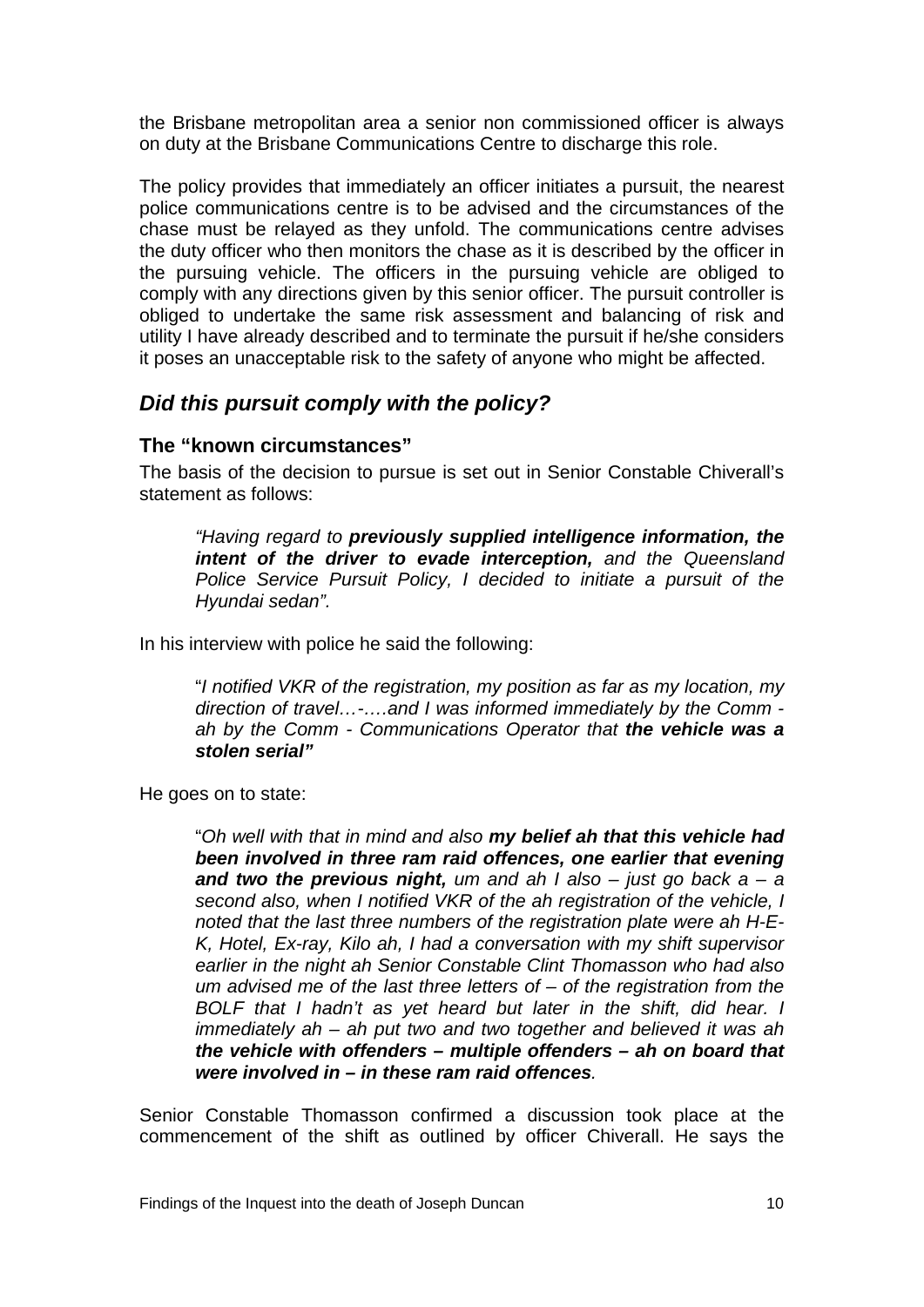incomplete registration was passed on because he didn't remember the numbers.

Records obtained from Police Communications show that two "*Be on the look out for"* (BOLF) transmissions were broadcast in relation to the stolen vehicle. The records show the first broadcast was made between 12.10pm and 12.33pm on 8 January 2006 and the second broadcast was made between 5.40pm and 5.42pm on the same day.

It is not clear what Senior Constable Chiverall is referring to when he talks of the "*three ram-raid offences"* in his interview. Certainly the vehicle had been involved in one ram-raid offence prior to the pursuit; however, the evidence establishes police were not aware of that offence until after the pursuit had concluded.

The other incident that evening in which the Hyundai was clearly involved; that at the Timis Café, was known to police late on the evening of 8 January. It is of course possible Senior Constable Chiverall heard radio broadcasts relating to this incident. However, there is no evidence that shows police had any knowledge of the identity of the individuals or vehicle involved in that incident until after the pursuit and crash had occurred.

The report compiled by Inspector Weller contains statements relating to several other "ram-raid" type offences which I briefly summarise as follows:

- An attempted entry to a bottle shop trading as Liquorland Capalaba early on the morning of 31 December 2005. There is no evidence provided in relation to what individuals or vehicle were involved in this incident.
- A break and enter of the premises of the First Choice Liquor Superstore at Capalaba on 2 January 2006. Charles Chambers later pleaded guilty to offences relating to this incident. The vehicle used in this offence was a white Holden Commodore sedan registration 103 BWF. The statement provided from the investigating officer, Constable Gough indicates security footage of the incident was not obtained until 15 January 2006. There is no evidence indicating Chambers was known to be involved in this incident as at 9 January 2006.
- A break and enter at a bottle shop trading as Liquorland Carindale in which 101 bottles of spirits and 180 packets of cigarettes were stolen. The statement of the complainant Ms Katherine Russell is dated 28 January 2006 and refers to her being advised of the break in early on the morning of 31 January 2005, it having occurred over the course of the previous evening. It is not evident how this incident relates to the current matter.

Senior Constable Chiverall gave evidence about another break and enter committed on a bottle shop in Sunnybank the previous evening. Five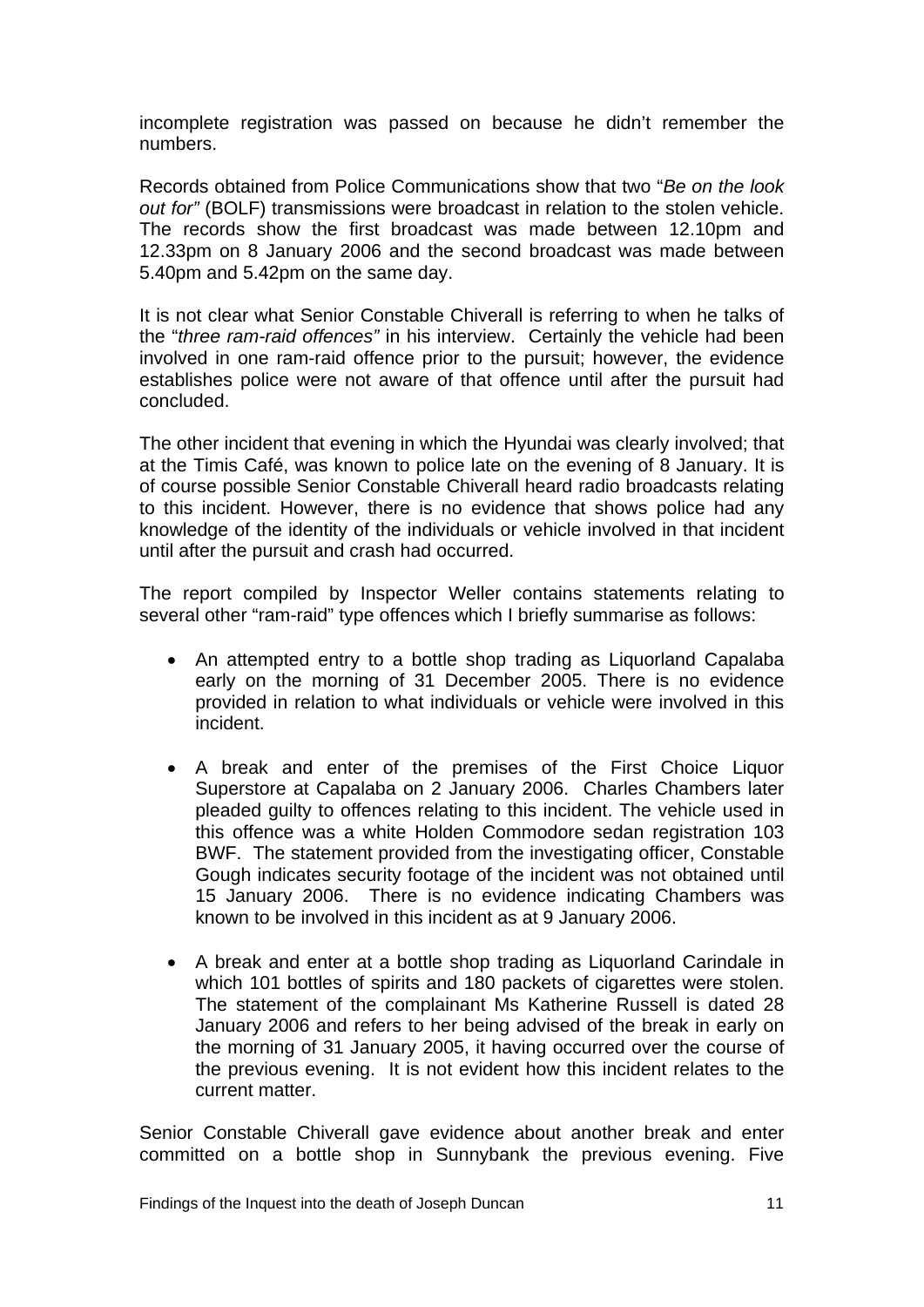Indigenous men using a dark coloured Hyundai were suspects. He continued to assert in evidence before the court that he was aware of some involvement of the dark green Hyundai and/or its occupants in previous offences. His evidence on this point is troubling, for the following reasons:-

- he could not have known about the attempted break and enter performed that night, as it had not been reported to police until after the accident;
- there is no evidence linking the green Hyundai to the earlier incidents, and a check of the registration would have confirmed this; and
- he did not communicate that information to the pursuit controller, nor mention any specifics in his statement to police.

Inspector Weller, Senior Constable Thomasson and Senior Constable Chiverall all made reference to a police media release dated 8 January referring to the Sunnybank offence. Despite all of those witnesses providing statements previously, the first time this was raised by anybody was in evidence before the court.

Constable Retrot (as he now is) spoke of unnamed people murmuring about the car's involvement in ram raids as he communicated with Senior Constable Chiverall but he agreed had there been any evidence to support this he would have found it on the QPS systems and advised the officer accordingly.

I am not persuaded Senior Constable Chiverall had any knowledge about the involvement of this Hyundai and its occupants in any offences at the time he commenced to pursue it, although he may have had suspicions. He agreed he can not now say when he came by information concerning the possible link to other offences but it is obvious he was told after the crash and before he was interviewed of the offence committed by the group at Mr Corks, Salisbury. In my view, the most likely scenario is that Senior Constable Chiverall received information about the other ram-raids after the accident, and this was what he was relying on in his interview.

In any event, it is largely irrelevant for two reasons:-

- a suspicion is expressly excluded from the definition of "*known circumstances*"; and
- even if factual, involvement in a number of break and enters on commercial premises would not justify the assumption of any greater risk than the truly known circumstance that the car was reported stolen.

Senor Constable Chiverall's reference to "*the intent of the driver to evade interception"* as a basis for pursuing is also problematic. Logically, a pursuit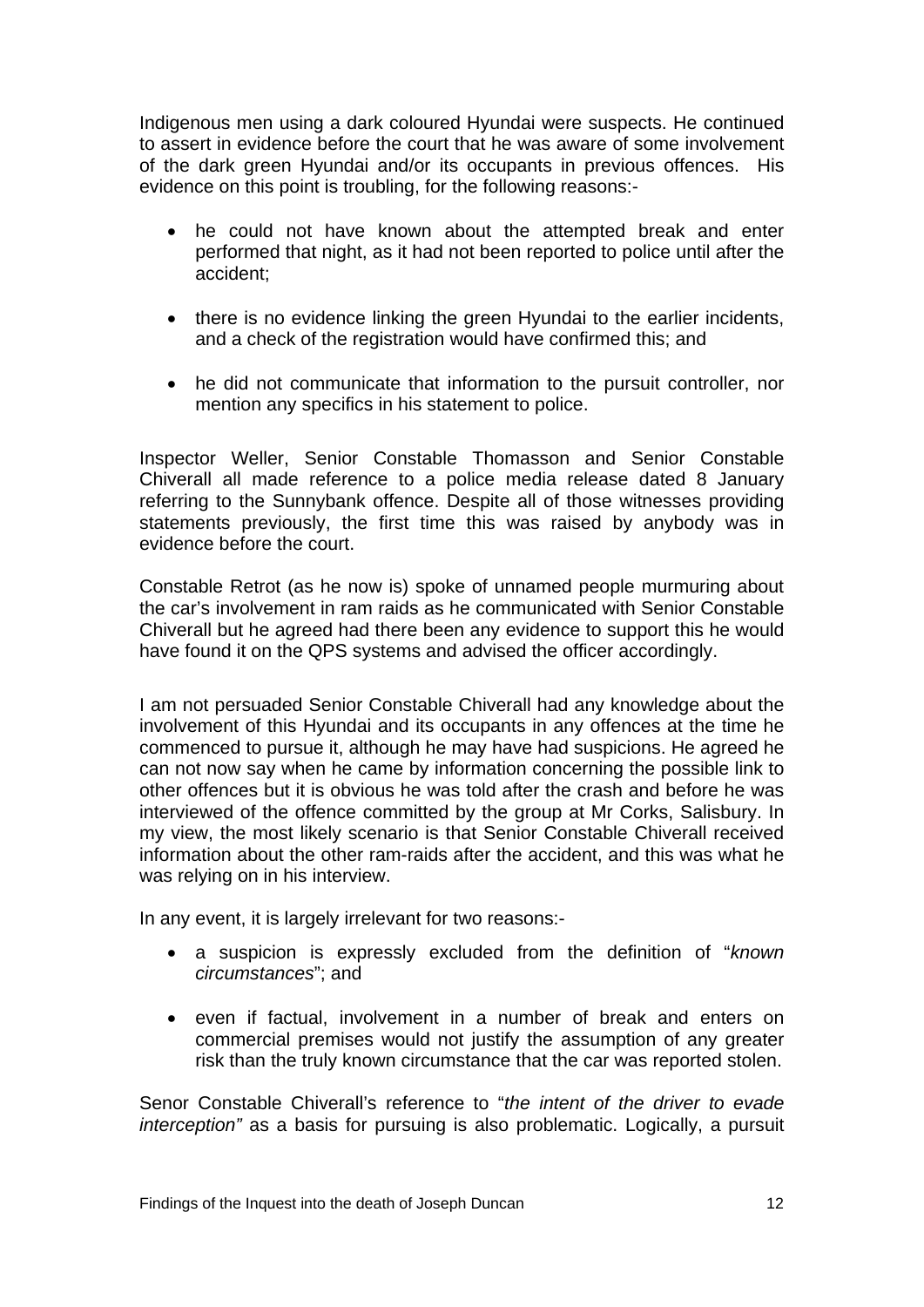<span id="page-14-0"></span>can not occur unless the other driver fails to stop, but if this occurs, that failure can't be used as a basis to justify the pursuit.

In my view the known circumstances which officer Chiverall was obliged to consider when considering whether to initiate the pursuit were:-

- four (he thought) young Indigenous males:
- in a stolen car;
- late at night;
- on a wide, straight, well lit road;
- with little or no traffic:
- driving in a controlled fashion:
- over a road the officer was familiar with.

#### **The risk assessment**

I am readily persuaded the officer was acting in accordance with the policy when he commenced to pursue the vehicle. However, as mentioned earlier, he had to continually reassess the risk as the pursuit unfolded.

It has been submitted that when the Hyundai crossed to the wrong side of the road, the pursuit should have been abandoned. I have some sympathy with the view this action demonstrated such a wild disregard for the safety of the vehicle's occupants and other potential road users that Senior Constable Chiverall should have concluded that to continue to pursue them was too dangerous. I also accept however, this is a matter of judgement the officer had to resolve in an instant. He says the Hyundai did not travel far in this manner before stopping and turning around. He says if they had continued closer to the brow of the hill a little further south, he would have discontinued. In those circumstances, I do not consider the officer's decision to continue the pursuit was one no reasonable officer could have made.

The next significant change of circumstances was when the Hyundai sped towards the city at over 120 km per hour. From the turn around to the crash, slightly less than 2 minutes elapsed. Senior Constable Chiverall sought to justify continuing the pursuit while this was occurring by saying he had driven that road at even higher speeds and in this case, the vehicle was being driven in a stable manner.

With respect, the officer's reasoning is flawed in a number of respects in my view:-

- As an officer with over a decade of service he has had advanced driver training at regular intervals and is experienced at driving under such conditions. His capability was not a reasonable benchmark against which to compare the driver in the car being pursued.
- His assumption the driver of the Hyundai was capable and sober was unwarranted. He candidly admitted that seeing four young Indigenous

Findings of the Inquest into the death of Joseph Duncan 13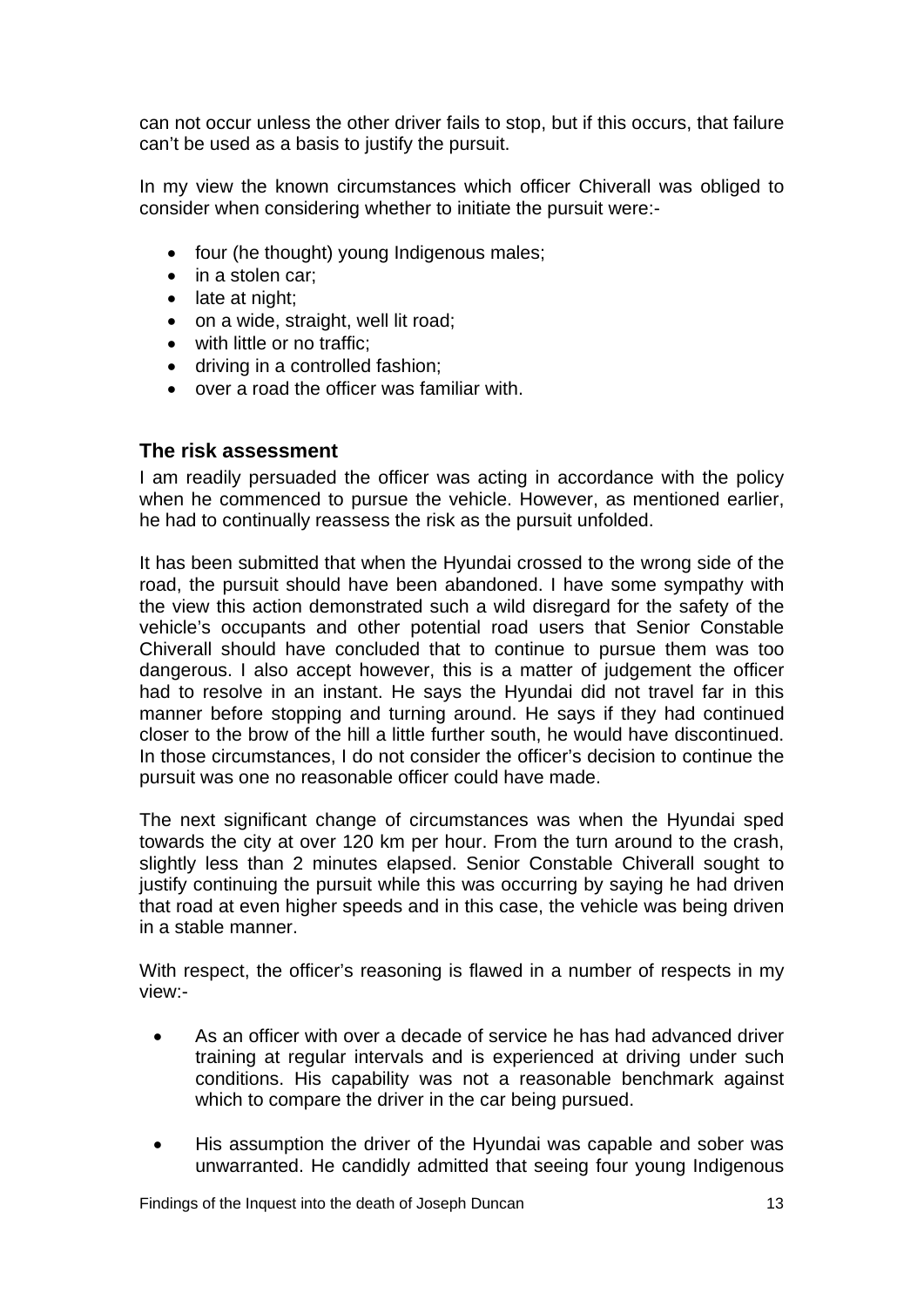<span id="page-15-0"></span>males driving around late at night made him suspect they may have been offending; the same insight should have lead him to suspect they might be under influence of liquor and/or drugs.

The road they had driven over to the flyover was virtually straight. It then became quite complex: first a sharp right; then back to the left just before the crest; followed by a sweeping right at the bottom of the off ramp. It is not surprising the drunk, young driver crashed. The road ahead was even more serpentine. Senior Constable Chiverall knew this.

The other aspect of the policy the officer was required to consider was the likelihood of the fleeing offenders being apprehended at some later time.

As is apparent from the conviction of Mr Chambers for offences committed in the days before this chase in another car, it is likely this car would have been recovered in the near future even if it had not crashed. The finger prints found on it, together with the cc tv footage from the attempted ram raid at Mr Corks are likely to have led to Mr Chambers apprehension. It is apparent Senior Constable Chiverall gave no thought to this eventuation.

#### **Conclusion**

When balancing the risk against the necessity to pursue, the requirement that safety be given primacy must mean uncertainties are not resolved by presuming no harm will be done. In this case pursuing the car at high speed towards the city was fraught with risk and the known circumstances in my view did not justify such dangerous action. We now know the assumptions Senior Constable Chiverall made were wrong and the death of a young man resulted.

Undoubtedly, the primary cause of Mr Duncan's death was the dangerous driving of Mr Chambers. But that does not excuse Senior Constable Chiverall from all responsibility. The community is entitled to expect a higher standard of behaviour from its police officers than that demonstrated by young criminals. Of course it can not be shown that had he abandoned the pursuit the death would not have occurred; but the likelihood would certainly have been reduced.

Equally, it is clear the officer was doing his duty as he believed he was obliged to. There can be no suggestion he recklessly ignored the inherent risks: the radio transmission shows he was attempting to apply the policy diligently, in very difficult circumstances. I have come to a different conclusion about the wisdom of pursuing but that does not necessarily mean the officer failed to adhere to the policy. The test is: could a reasonable officer apprised of the same circumstances as Senior Constable Chiverall genuinely have regard to the mandates of the policy and reasonably conclude that it permitted him to continue the pursuit as long as was done in this case. I consider he/she could. I therefore find that Senior Constable Chiverall did not breach the policy.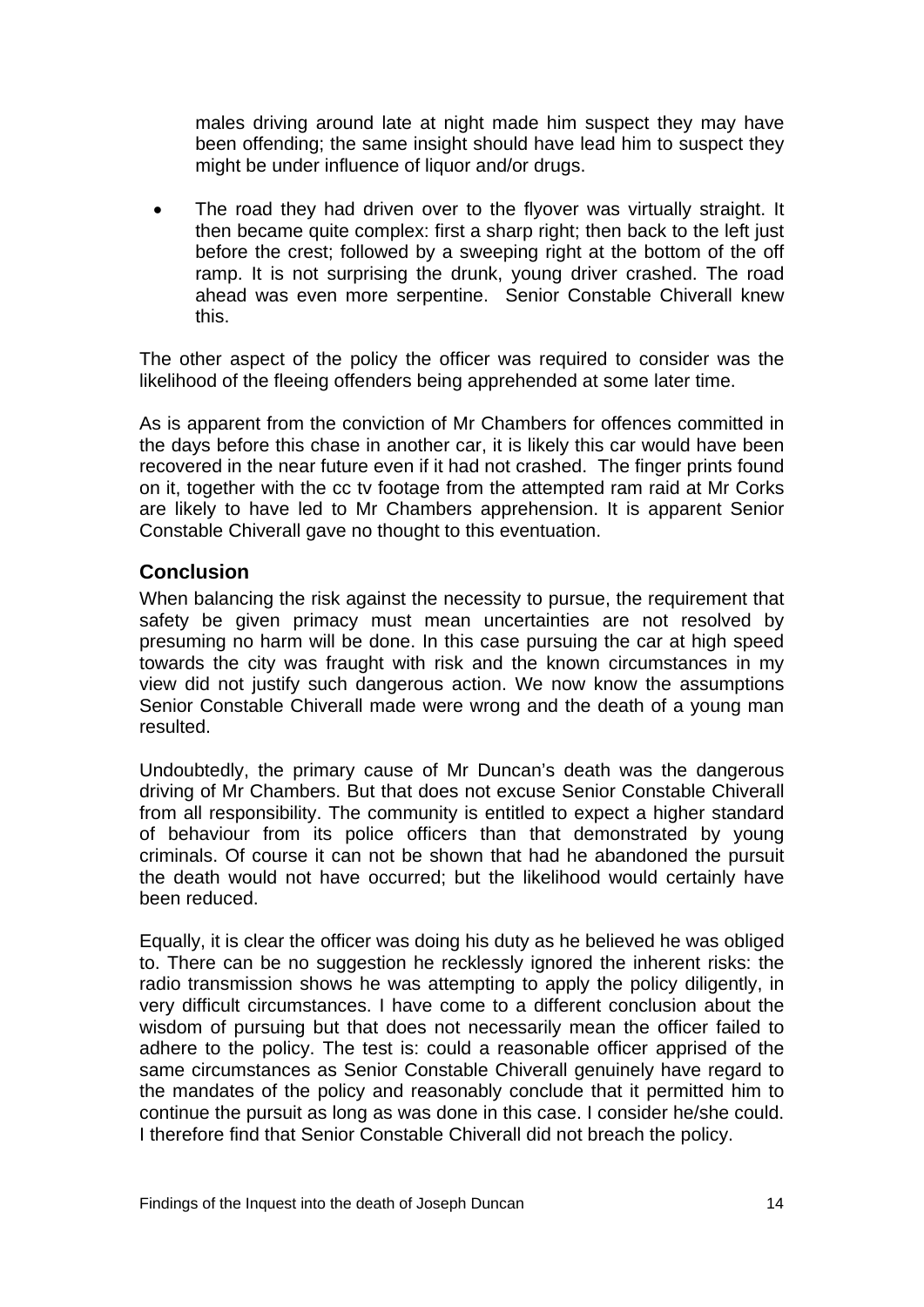### <span id="page-16-0"></span>**The pursuit controllers performance**

As described earlier, the policy stipulates that a senior officer in the communications centre is obliged to monitor the pursuit and direct that it be abandoned if he or she comes to the conclusion it is unduly risky having regard to the same criteria the pursuing officer must consider.

In this case there was some confusion about when the pursuit controller assumed these responsibilities and what he was told about the unfolding situation.

It appears that a critical piece of information namely, that the Hyundai had crossed to the wrong side of the road, was not communicated to Senior Sergeant Elder.

Senior Sergeant Elder says had he known this it is likely he would have terminated the pursuit, although he could not conclude he would have done so immediately or in sufficient time to avert the disaster that followed.

#### **Conclusion**

The pursuit controller had insufficient information and insufficient time to take effective control of the chase. There is no basis on which to conclude any individual officer failed to comply with the policy.

## **Policy issues for future consideration**

At the completion of the seven inquests connected to police pursuits, I will address the policy issues thrown up by these cases.

In this case there seemed a degree of uncertainty about when the pursuit controller assumed control of the pursuit. The policy is silent on that issue and on whether the transfer of control should be communicated to the pursuing officer.

With strained logic, Senior Constable Chiverall rejected the suggestion that he might have inferred tacit approval from the pursuit controller for his continuing the pursuit even though he assumed a senior officer was monitoring the situation.

This is an issue worthy of further consideration.

This inquest is closed.

Michael Barnes State Coroner Brisbane

Findings of the Inquest into the death of Joseph Duncan 15